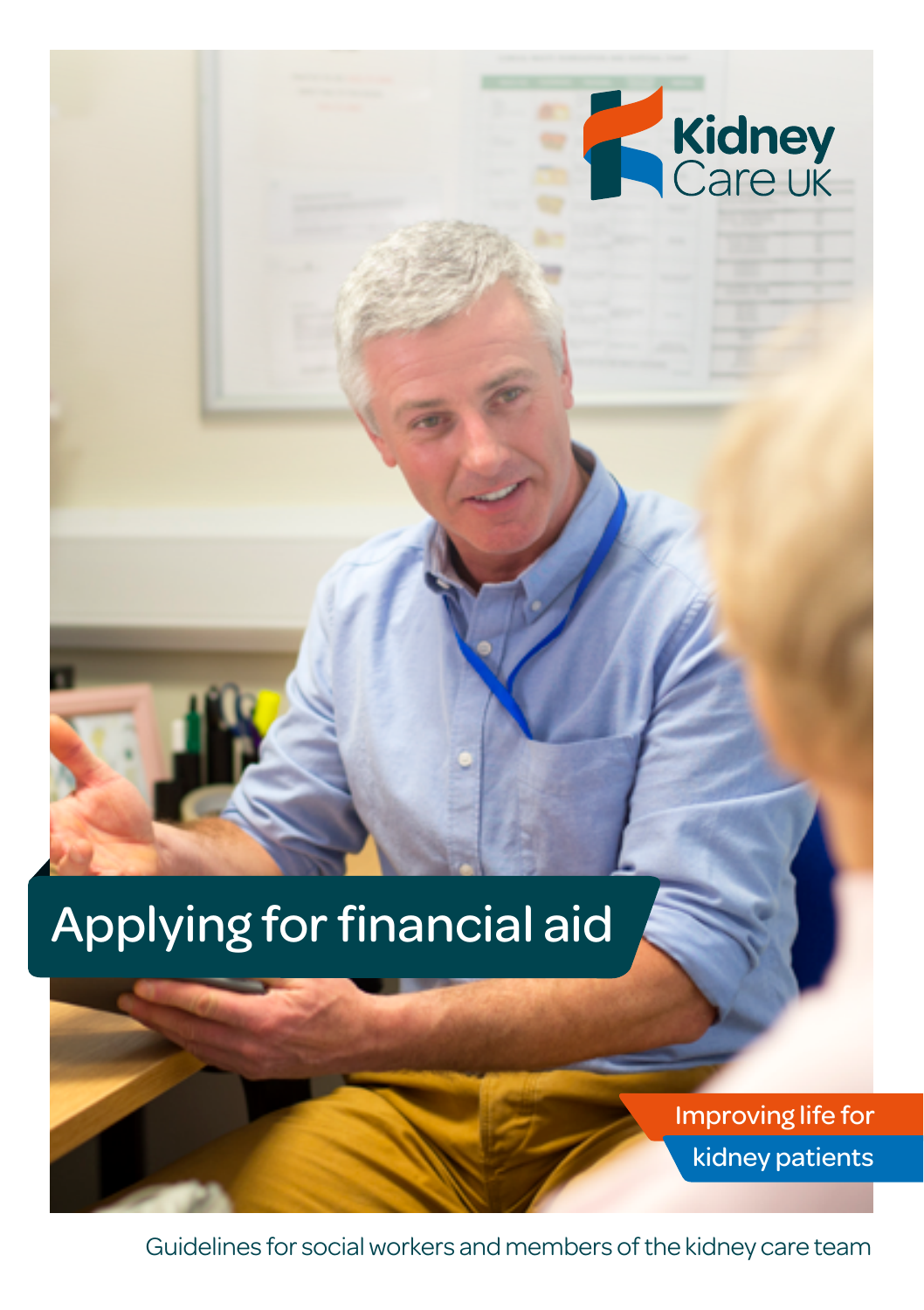**We work to improve the quality of life for all patients living with kidney disease. We offer support, information and financial assistance to both adults and children during times of need.**



This leaflet provides a brief overview of what grants may be available from Kidney Care UK and how to apply for financial assistance on behalf of your patients. All applications for patient aid from Kidney Care UK must be made via a Renal Social Worker or a member of a patient's kidney care team.



# **Who is eligible for financial aid?**

Kidney Care UK grants are normally only available to people who are on dialysis, about to start dialysis or within the first year post transplant. In all other circumstances an application must be accompanied by a letter from a Renal Consultant, stating that the patient's renal condition is having a serious impact on their quality of life.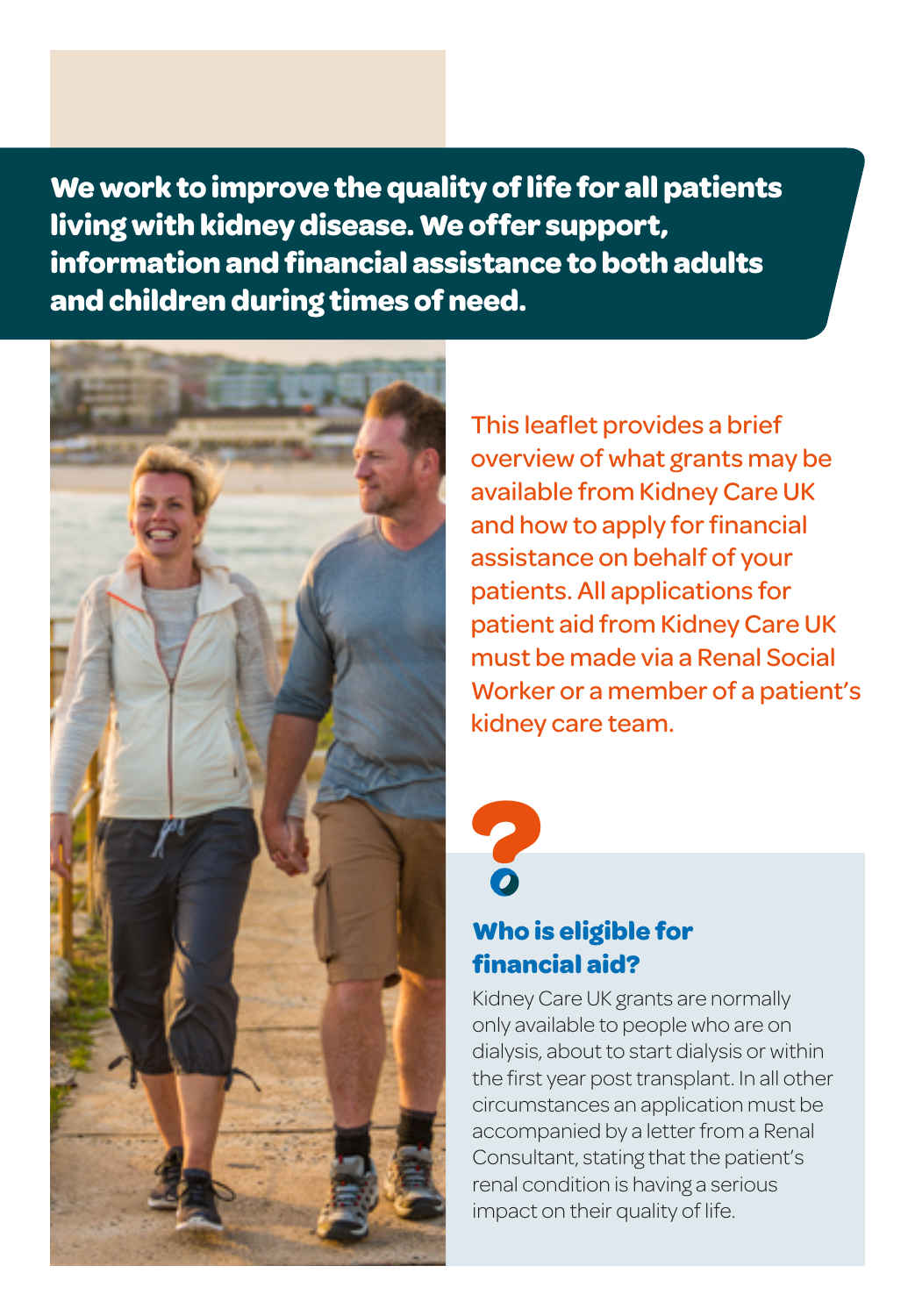# **How can Kidney Care UK help?**

#### Personal financial aid

If kidney disease is causing personal financial difficulties, Kidney Care UK may be able to help with domestic costs.



#### Grants are available for a variety of purposes including:

- Domestic bills
- Heating allowances
- Clothing
- Furnishing
- Carpeting
- Hospital visiting
- Car repairs
- Car insurance
- TV licences
- Funeral grants
- Education grants
- Purchase of electrical domestic appliances
- Telephone installation
- Holidays travel and accommodation



### Kidney Care UK is NOT able to help with:

- Telephone bills (except installation)
- Court fines
- Improvements to a patient's home including central heating or boiler repairs
- Credit card repayments
- Loan repayments
- Equipment which should be supplied by the hospital
- Business start-up costs
- Consecutive bills for the same service
- Cost of holiday dialysis
- Council tax payments

• Storage – sheds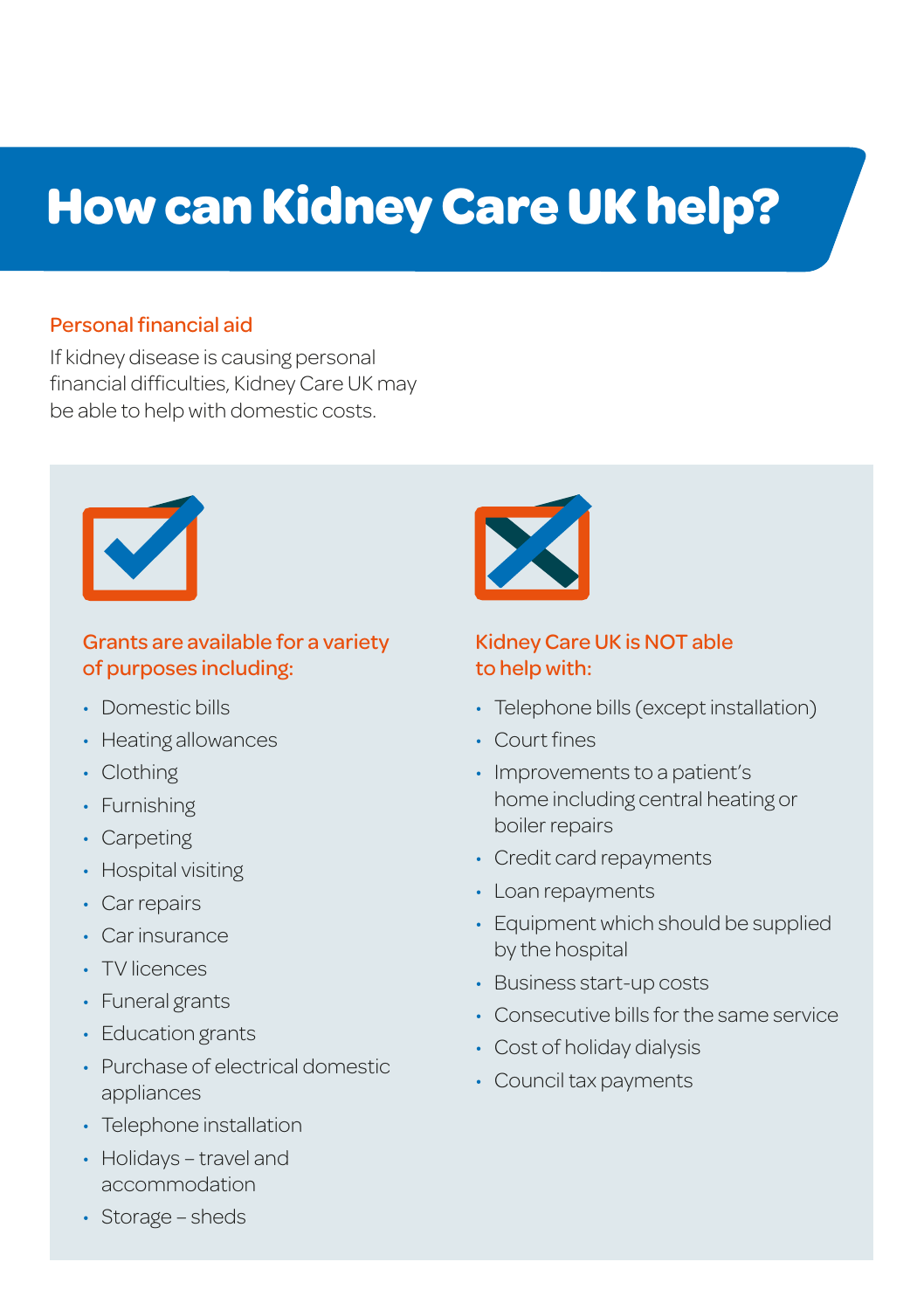



**When his landlord announced he was selling his house at short notice, Michael faced the prospect of having to pay for removal costs to a new home. He applied to Kidney Care UK and received a grant of £400.**

**"I didn't have to jump through hundreds of hoops and the cheque arrived in days."**

Michael, Personal grant recipient

#### Travel costs

If patients can't recover the cost of travel to their hospital via the kidney unit itself, Kidney Care UK may be able to help with travel expenses. We don't help with costs of travel for regular dialysis though.

### Further education and training

Kidney Care UK may be able to help with the cost of university or college fees where appropriate or with the costs of books, equipment, lodgings or other expenses involved with educational and job opportunities.

#### **Holidavs**

Kidney Care UK gives grants to individuals and families towards the cost of a basic holiday in the UK or overseas. The grant can be used to cover the total cost of the holiday if it is modest, or it can be used as a contribution towards the final cost. Payments are made directly to the travel company. We only make one holiday grant per couple, or family, in any two year period.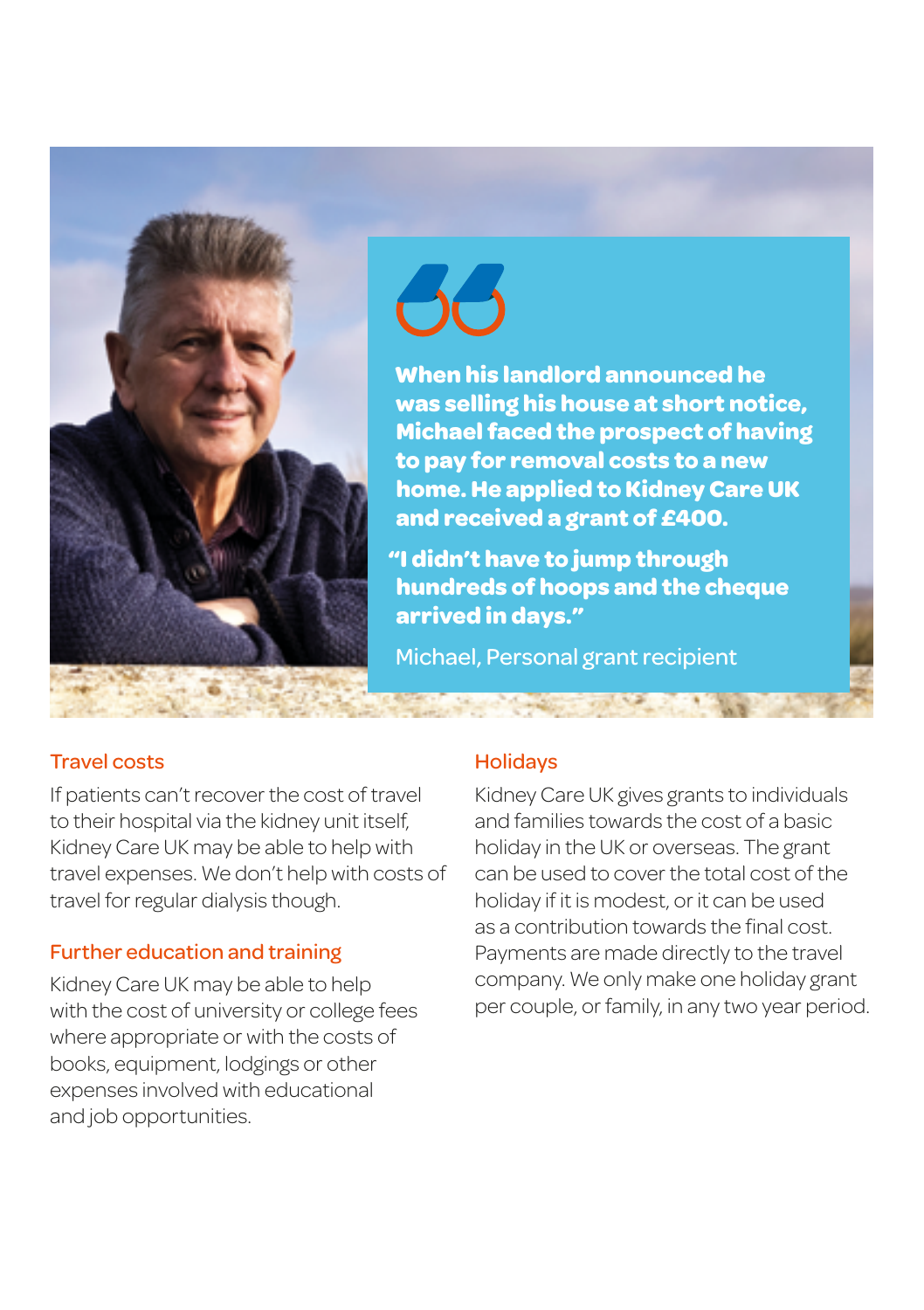# Applying for a grant

All applications must be submitted on a Kidney Care UK grant application form which needs to be completed in full. Copies of the application form are available via the website **www.kidneycareuk.org** or call the charity on **01420 541424** for a copy.

# Conditions of grants

- The current agreement for those applying for grants is that an individual's current income including benefits should not exceed £1,500 per month and for couples and families the level is £2,000 per month.
- Grants are considered on a case by case basis and there is no guarantee that an application will be successful.
- When requesting items from Kidney Care UK it may be helpful to know that we will normally only consider the least expensive suitable option.
- Any cheques for amounts exceeding £100 will be made payable directly to a company or shop rather than an individual.
- Cheques cannot be made payable to Trusts or hospital social work departments.

**When completing a grant application form please remember to include:**



The full name, address, telephone number and date of birth of the patient.



A full written report on the hospital's letterhead paper.



Full details of the help required, amount requested and the name of the company/ individual to whom cheques should be made payable.



Quotes, estimates or invoices (where appropriate) should be included with the application.



Please remember that every grant form must be signed by the patient and social worker, or member of the kidney care team.